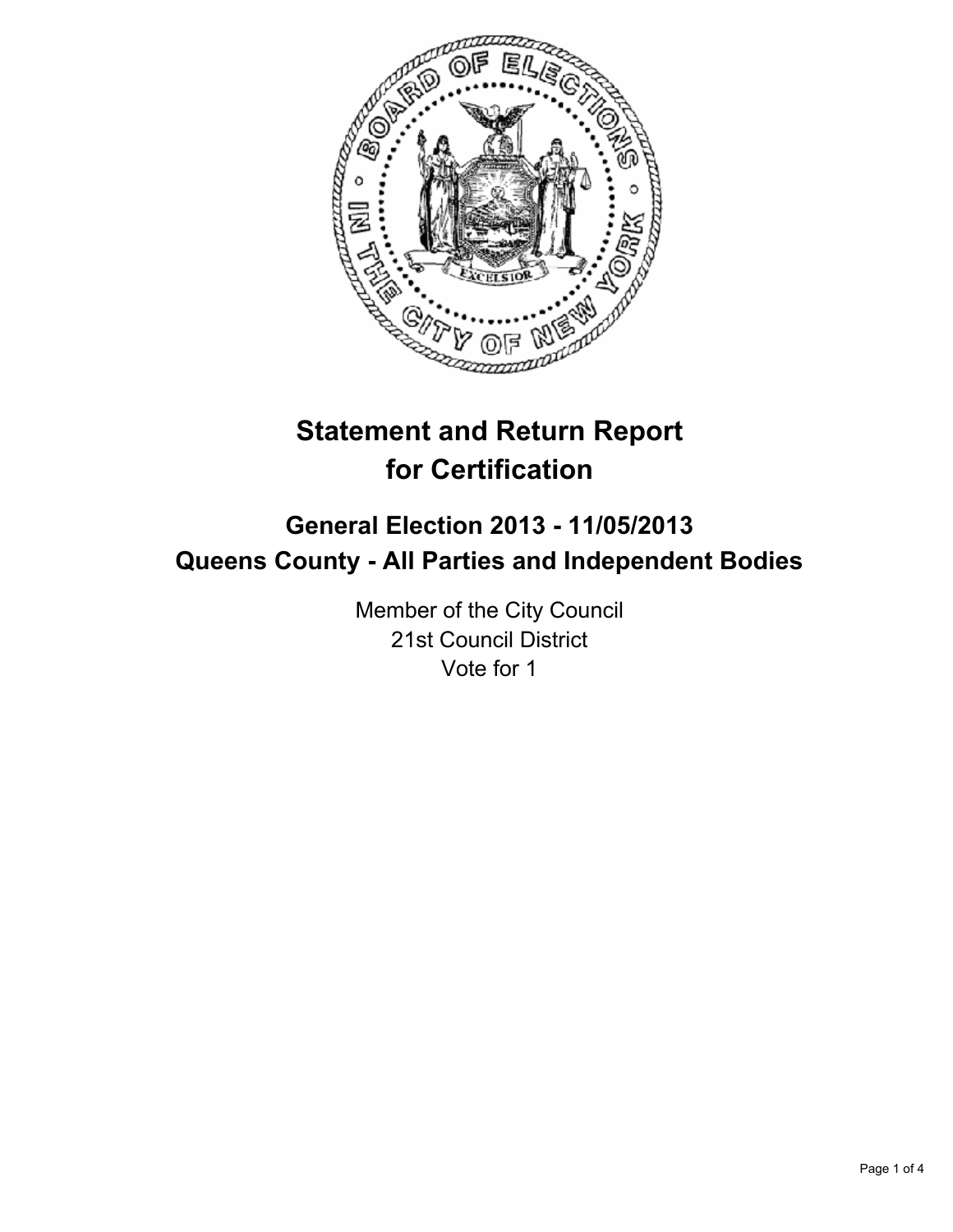

## **Assembly District 27**

| <b>PUBLIC COUNTER</b>                                    |          |
|----------------------------------------------------------|----------|
| <b>EMERGENCY</b>                                         | 0        |
| ABSENTEE/MILITARY                                        | 0        |
| <b>FEDERAL</b>                                           | 0        |
| SPECIAL PRESIDENTIAL                                     | 0        |
| AFFIDAVIT                                                | 0        |
| <b>Total Ballots</b>                                     |          |
| Less - Inapplicable Federal/Special Presidential Ballots | $\Omega$ |
| <b>Total Applicable Ballots</b>                          |          |
| <b>JULISSA FERRERAS (DEMOCRATIC)</b>                     | 0        |
| <b>Total Votes</b>                                       | 0        |
| Unrecorded                                               |          |

#### **Assembly District 34**

| PUBLIC COUNTER                                           | 1,401 |
|----------------------------------------------------------|-------|
| <b>EMERGENCY</b>                                         | 0     |
| ABSENTEE/MILITARY                                        | 19    |
| FEDERAL                                                  | 0     |
| <b>SPECIAL PRESIDENTIAL</b>                              | 0     |
| <b>AFFIDAVIT</b>                                         | 14    |
| <b>Total Ballots</b>                                     | 1,434 |
| Less - Inapplicable Federal/Special Presidential Ballots | 0     |
| <b>Total Applicable Ballots</b>                          | 1,434 |
| <b>JULISSA FERRERAS (DEMOCRATIC)</b>                     | 1,183 |
| UNATTRIBUTABLE WRITE-IN (WRITE-IN)                       | 5     |
| <b>Total Votes</b>                                       | 1,188 |
| Unrecorded                                               | 246   |

#### **Assembly District 35**

| PUBLIC COUNTER                                           | 5.963 |
|----------------------------------------------------------|-------|
| <b>EMERGENCY</b>                                         | 0     |
| ABSENTEE/MILITARY                                        | 319   |
| <b>FEDERAL</b>                                           | 0     |
| <b>SPECIAL PRESIDENTIAL</b>                              | 0     |
| <b>AFFIDAVIT</b>                                         | 71    |
| <b>Total Ballots</b>                                     | 6,353 |
| Less - Inapplicable Federal/Special Presidential Ballots | 0     |
| <b>Total Applicable Ballots</b>                          | 6,353 |
| <b>JULISSA FERRERAS (DEMOCRATIC)</b>                     | 5,439 |
| ERIC JONES (WRITE-IN)                                    | 1     |
| EVERLY BROWN (WRITE-IN)                                  | 1     |
| HENRY MURPHY (WRITE-IN)                                  | 1     |
| JOHN TEST (WRITE-IN)                                     | 1     |
| MICHAEL SPENCE (WRITE-IN)                                | 1     |
| UNATTRIBUTABLE WRITE-IN (WRITE-IN)                       | 6     |
| <b>Total Votes</b>                                       | 5,450 |
| Unrecorded                                               | 903   |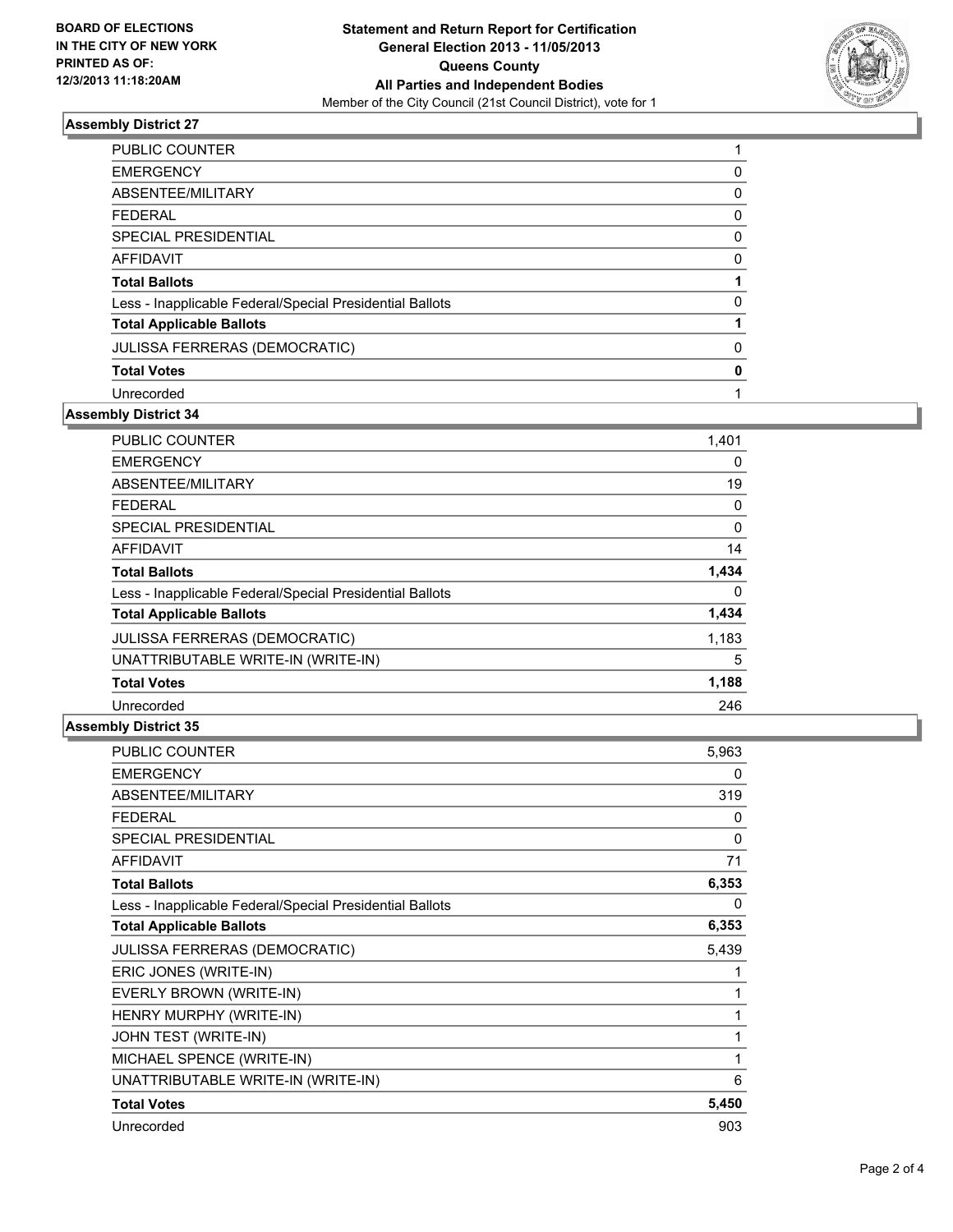

## **Assembly District 36**

| PUBLIC COUNTER                                           | 0           |
|----------------------------------------------------------|-------------|
| <b>EMERGENCY</b>                                         | 0           |
| ABSENTEE/MILITARY                                        | 0           |
| <b>FEDERAL</b>                                           | 0           |
| SPECIAL PRESIDENTIAL                                     | 0           |
| <b>AFFIDAVIT</b>                                         | 0           |
| <b>Total Ballots</b>                                     | 0           |
| Less - Inapplicable Federal/Special Presidential Ballots | 0           |
| <b>Total Applicable Ballots</b>                          | 0           |
| JULISSA FERRERAS (DEMOCRATIC)                            | 0           |
| <b>Total Votes</b>                                       | $\mathbf 0$ |

### **Assembly District 39**

| <b>PUBLIC COUNTER</b>                                    | 2,099 |
|----------------------------------------------------------|-------|
| <b>EMERGENCY</b>                                         | 0     |
| ABSENTEE/MILITARY                                        | 24    |
| <b>FEDERAL</b>                                           | 0     |
| <b>SPECIAL PRESIDENTIAL</b>                              | 0     |
| <b>AFFIDAVIT</b>                                         | 41    |
| <b>Total Ballots</b>                                     | 2,164 |
| Less - Inapplicable Federal/Special Presidential Ballots | 0     |
| <b>Total Applicable Ballots</b>                          | 2,164 |
| JULISSA FERRERAS (DEMOCRATIC)                            | 1,703 |
| ANGEL DELVILLAR (WRITE-IN)                               | 1     |
| DANIEL DROMM (WRITE-IN)                                  | 1     |
| DANIEL PETERSON (WRITE-IN)                               | 1     |
| UNATTRIBUTABLE WRITE-IN (WRITE-IN)                       | 4     |
| <b>Total Votes</b>                                       | 1,710 |
| Unrecorded                                               | 454   |

## **Assembly District 40**

| <b>PUBLIC COUNTER</b>                                    | 0 |
|----------------------------------------------------------|---|
| <b>EMERGENCY</b>                                         | 0 |
| ABSENTEE/MILITARY                                        | 0 |
| <b>FEDERAL</b>                                           | 0 |
| SPECIAL PRESIDENTIAL                                     | 0 |
| AFFIDAVIT                                                | 0 |
| <b>Total Ballots</b>                                     | 0 |
| Less - Inapplicable Federal/Special Presidential Ballots | 0 |
| <b>Total Applicable Ballots</b>                          | 0 |
| JULISSA FERRERAS (DEMOCRATIC)                            | 0 |
| <b>Total Votes</b>                                       | 0 |